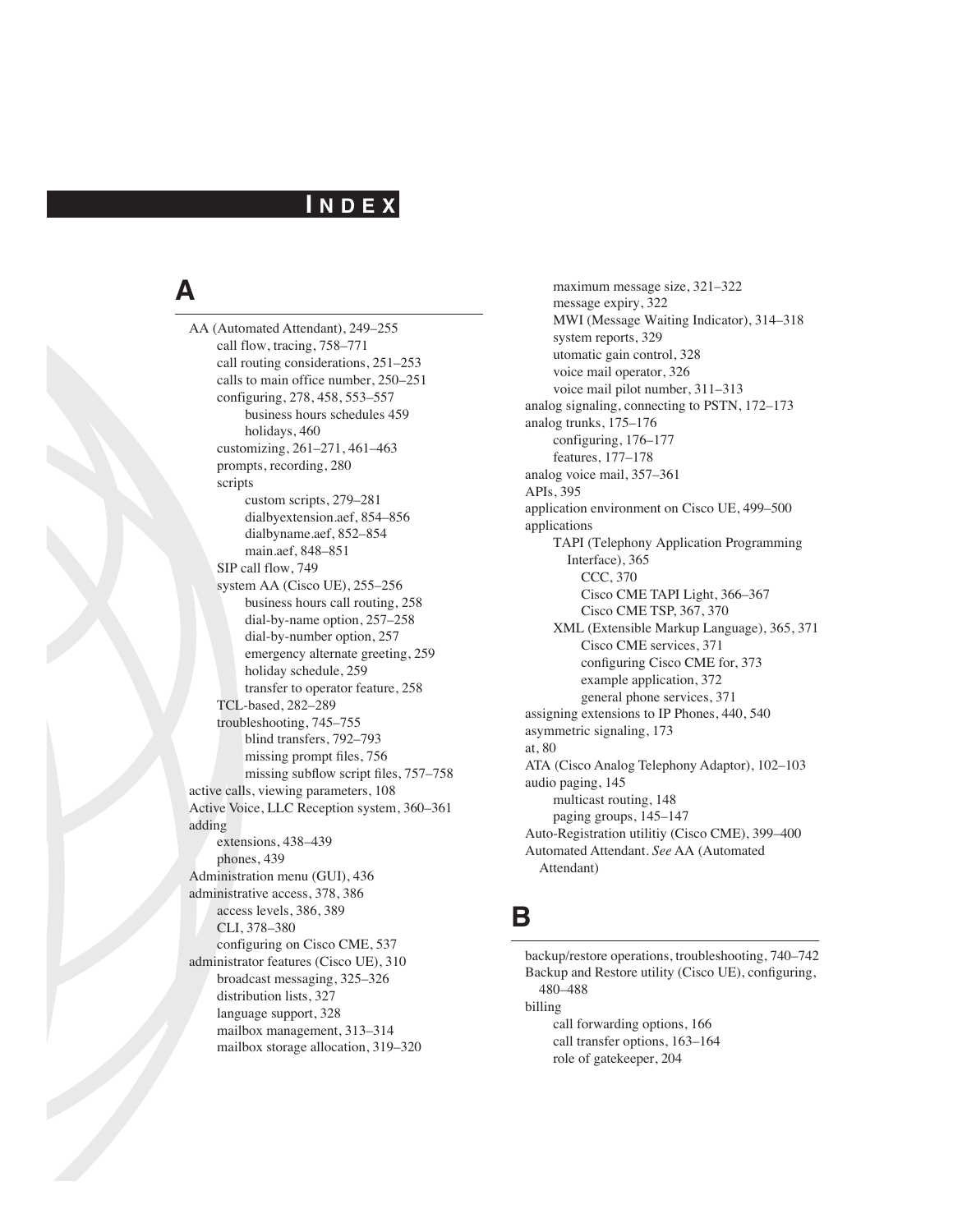branch office CME deployment, 235–236 browser-based GUI, 384 file installation, 407 router setup, 408 building AA scripts, 261–271 TCL scripts, 287–289 bundles, ordering, 844–845 business hours call routing (Cisco UE), 258 buttons, overlay-dn configuration, 129–131

# **C**

CALEA (Communications Assistance to Law Enforcement Agencies), 205 call activity, monitoring, 506–509 call blocking toll bar override, configuring, 446 call coverage, 118 shared lines, configuring, 128–129 voice dial peer hunting, 119–123 call flow AA, 758–771 SCCP to H.323 calls, 633–637 SCCP to SCCP calls, 623–632 SIP, 749 SIP calls AA pilot number, 758–759 call forwarding, 244–246 billing options, 166 Cisco CME configuration, 572 configuring, 127–128, 158–159 for VoIP, 165–166 H.450 services, 217–218 on SIP networks, 232 troubleshooting, 707–709 call park, 154–155 call pickup feature, 152–153 call park, 154–155 pickup groups, 153 call processing configuring call blocking toll bar override, 446 Cisco CME, 557–565 dial plan patterns, 456 hunt groups, 452–454 MOH, 457 night service bell, 448, 451

speed dial, 445 transfer patterns, 454 models, 31–35 required components, 36 call routing business hours call routing, 258 calls to main office number, 250–251 versus receptionist, 251–253 call transfer, 238–239, 330–331 and call forward interoperability with CallManager, 167–168 billing options, 163–164 Cisco CME configuration, 571–572 configuring, 158–163 H.323 with ECS, 239–240 H.323-to-H.323, 240 H.450 services, 213–217 intersite call transfer, 244 missing transfer patterns, troubleshooting, 648–653 SIP REFER, 231 transcoding MTP, 241–242 troubleshooting, 691–706, 792–793 unsupervised, 159 caller features mailbox-full indication, 309 outbound greeting bypass, 309 revert to AA, 310 urgent messages, 309 CallManager networks, 36–37 call transfer, 238–239 H.323 with ECS, 239–240 H.323-to-H.323, 240 intersite call transfer, 244 transcoding MTP, 241–242 calls to CME, 236–237 comparing with Cisco IPC Express, 28 connecting to CME systems, 242–244 H.450.x support, 223 hybrid networks, 38–39 callout mechanisms, 812 CAS (channel-associated signaling), 180 CCAPI (Call Control Application), 61 CCC (Cisco CRM Communications Connector), 370 CCS (common channel signaling), 180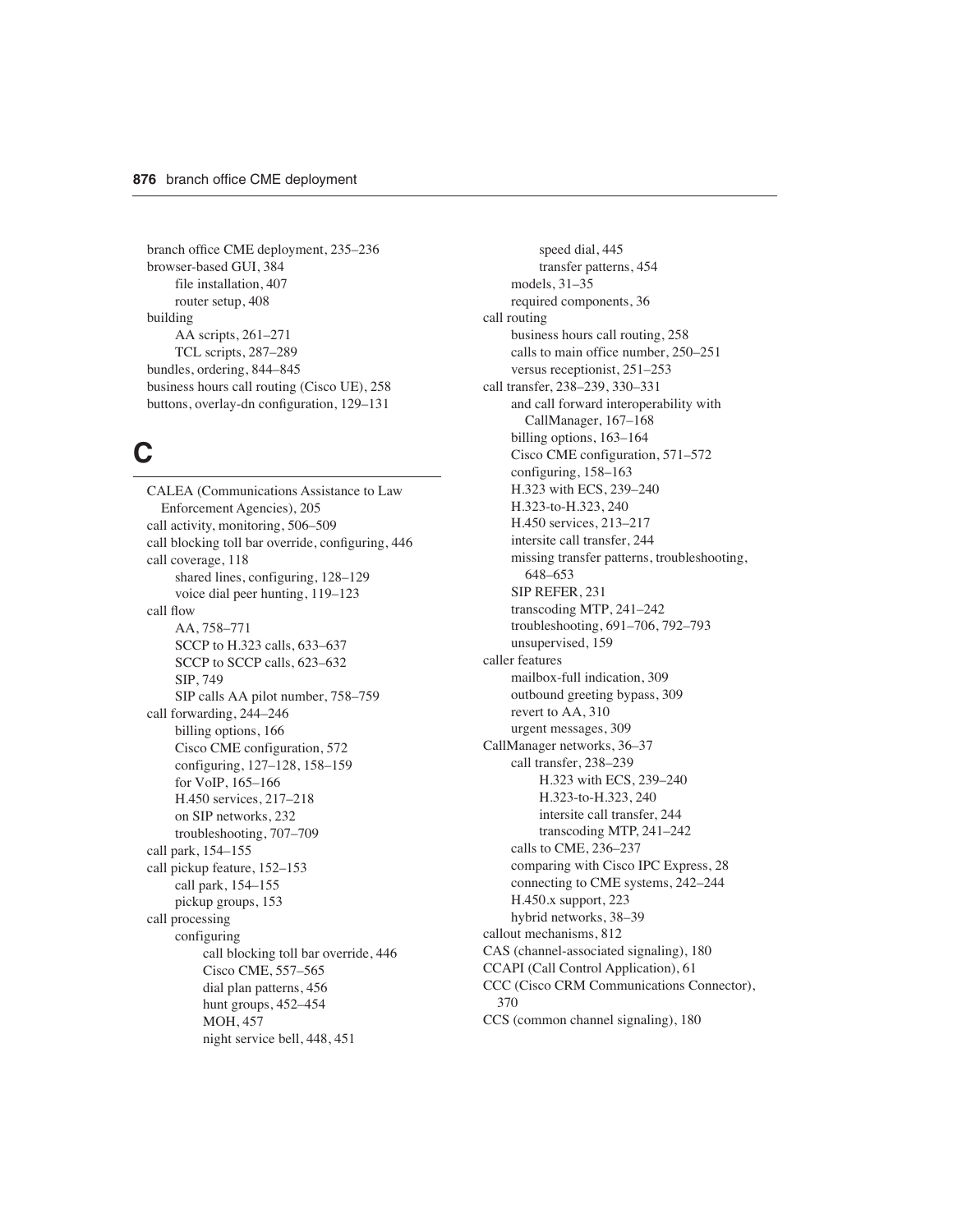centralized networks, 33–37 voice mail architecture, 686–691 Cisco, 406 Cisco 7902G phones, 99 Cisco 7905G phones, 96–97 Cisco 7910G phones, 94–96 Cisco 7912G phones, 96–97 Cisco 7914 expansion module, 93–94 Cisco 7920 Wireless IP Phone, 101–102 Cisco 7935G/7936G phones, 100 Cisco 7940G phones, 89–93 Cisco 7960G phones, 89–94 Cisco 7970G phones, 97–98 Cisco Analog Telephony Adaptor, 102–103 Cisco CallManager. *See* CallManager networks Cisco CME, 833–837 AA (Automated Attendant), 250 call routing considerations, 251–253 calls to main office number, 250–251 architecture, 59–69 Auto-Registration utility, 399–400 AXL/SOAP interface network management, 502–504 call forward, configuring, 572 call transfer configuring, 571–572 missing transfer patterns, troubleshooting, 648–653 Cisco IOS PSTN telephony interfaces analog trunks, 175–178 digital trunks, 178–182 DSP hardware, 183 Cisco Unity integration, troubleshooting, 676–686 conference failures, troubleshooting, 654–658 configuring administrator access, 537 call processing features, 557–565 for Cisco Unity, 349–351 DHCP on router, 73 extensions, 539–540 G.711 conferencing, 570 for Octel analog integration, 358–360 SSAM, 356 system features, 565–568, 570 voice ports, 543–544

connecting to PSTN, 172 with analog signaling, 172–173 with digital signaling, 173 COR, 662–666 dialplan patterns debugging, 646–648 troubleshooting, 644–646 extensions to Cisco IOS voice infrastructure, 65–67 GUI, customizing, 412–419 missing directory services option, troubleshooting, 660–662 MOH, troubleshooting, 659–660 MWI Relay, 353–354 Parameters, adjusting, 538 as PSTN gateway, 69 as SCCP phone gateway, 70–71 IPv4 address shortage, 71–72 media path handling, 72–74 QoS, 72–74 Secondary Number field, 337–338 Setup utility, 400–402, 534–537 software installation, 395–398 supported MIBs, 509 TAPI Light capability, 366–367 TSP, 367, 370 versus Cisco Unity, 348 with Cisco Unity, 348–349 with integrated PSTN gateway, 184 with SSAM, 355 Cisco IOS translation rules, 189–190 Cisco IOS voice application software, 64 Cisco IOS voice infrastructure, 61, 65–67 Cisco IOS voice telephony interfaces, 62 Cisco IOS voice-over-packet interfaces, 63 Cisco IP Communicator, 104–106 Cisco IPC Express networks, 6, 37–38 benefits of, 7–9 CME, 10 comparing with Cisco CallManager, 28 deployment models, 31 centralized networks, 33 distributed networks, 34 hybrid networks, 35 multisite business model, 44–52 standalone networks, 32 standalone office model, 40–44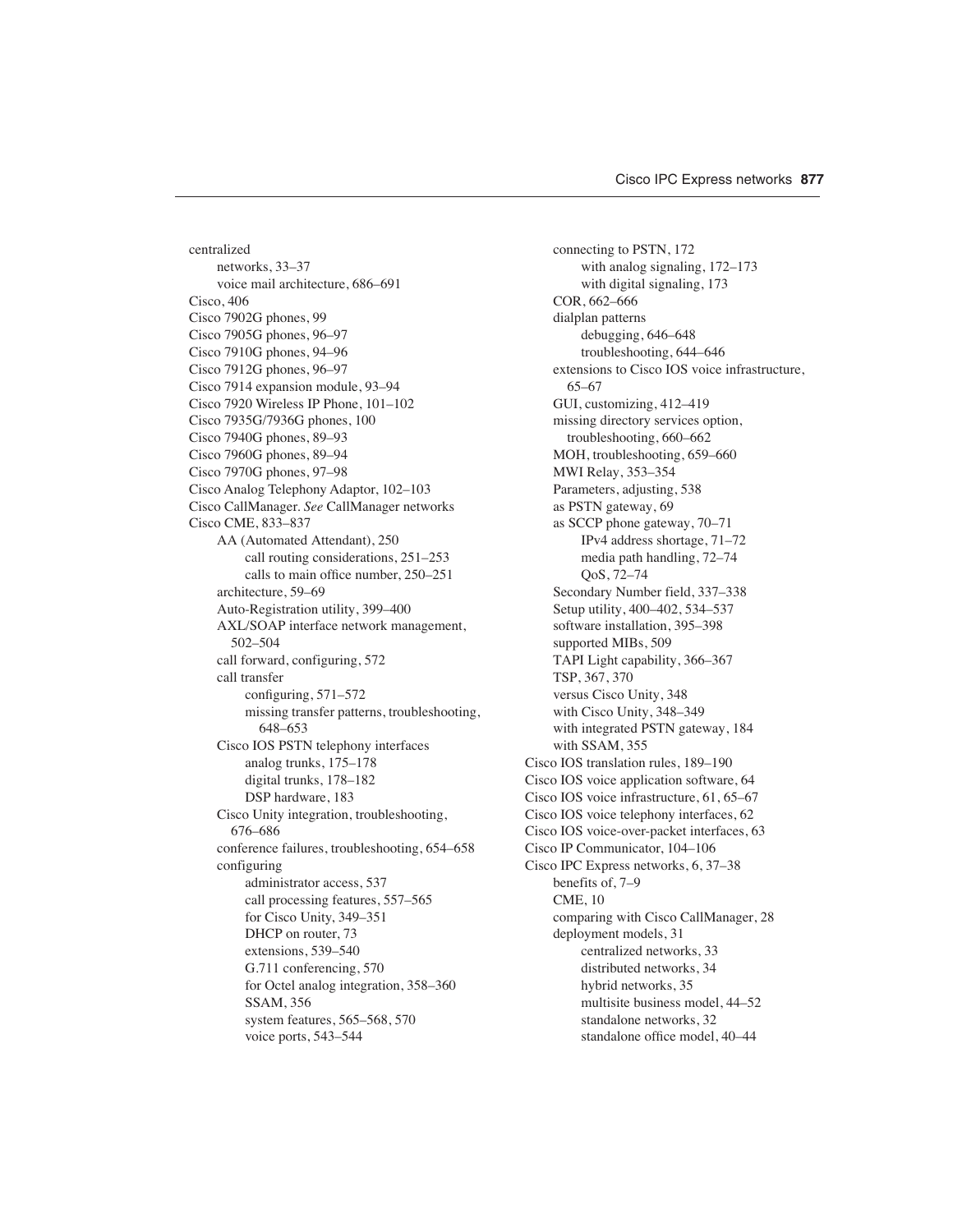financial services implementations, 22–23 GUI, troubleshooting, 637–641 healthcare services implementations, 24–25 hybrid networks, 38–39 IP communications platforms, 11–12 attributes, 14 Cisco 1700 series routers, 12 Cisco 2600XM series routers, 12 Cisco 2800 series routers, 13 Cisco 3700 series routers, 13 Cisco 3800 series routers, 14 supported WAN interfaces, 16 IP endpoints, 17–19 IP-based applications, 16–17 key features, 25–27 migration strategies, 29 retail business implementations, 20–21 system architecture, 57 Cisco SRST, 27 Cisco UE, 838–840 AA (Automated Attendant), 254–255 configuring, 278–281, 458–460, 553–557 customizing, 260–271, 461–463 SIP call flow, 749 system AA, 255–259 TCL-based, 282–289 tracing call flow, 758–771 troubleshooting, 745–758 access levels, 389 administrator features, 310 automatic gain control, 328 broadcast messaging, 325–326 distribution lists, 327 language support, 328 mailbox management, 313–314 mailbox storage allocation, 319–320 maximum message size, 321–322 message expiry, 322 MWI (Message Waiting Indicator), 314– 318 system reports, 329 voice mail operator, 326 voice mail pilot number, 311–313 application environment, 499–500 Back and Restore utility, configuring, 480–488 CLI commands, 381–382 configuring, 548–550

connectivity problems, troubleshooting, 730–732 fast busy tones, troubleshooting, 794–796 general delivery mailboxes, configuring, 469 generic system information, viewing, 721–723 GMS, 275–276 custom prompts, recording, 277 EAG, recording, 276–277 hardware architecture, 75 communication with host router, 76 RBCP, 76–79 installation Initialization Wizard, 406, 738–740 troubleshooting, 730 licensing, 292–294 logging, 724–725 mailboxes, 295 caller features, 309–310 distribution lists, 307 logging in to, 300 mailbox-full notification, 304–305 message envelope information, 306 message management, 303 message nondelivery notification, 306 message playout sequence, 305 message waiting indicator, 304 personal greeting, 302 subscribers, 299 tutorial, 301–302 zero-out destination, 306 MWI (Message Waiting Indicator), configuring, 472–475 ordering, 845 personal mailboxes, configuring, 466 .pkg files, 294 Primary E.164 Number field, 338 router configuration, 409–412 router setup, 546–548 sample AA scripts dialbyextension.aef script, 854–856 dialbyname.aef script, 852–854 main.aef script, 848, 851 security best practices, 496–499 site A sample configuration, 585–588 site B sample configuration, 594–596 software architecture, 79 Cisco UE voice mail component, 83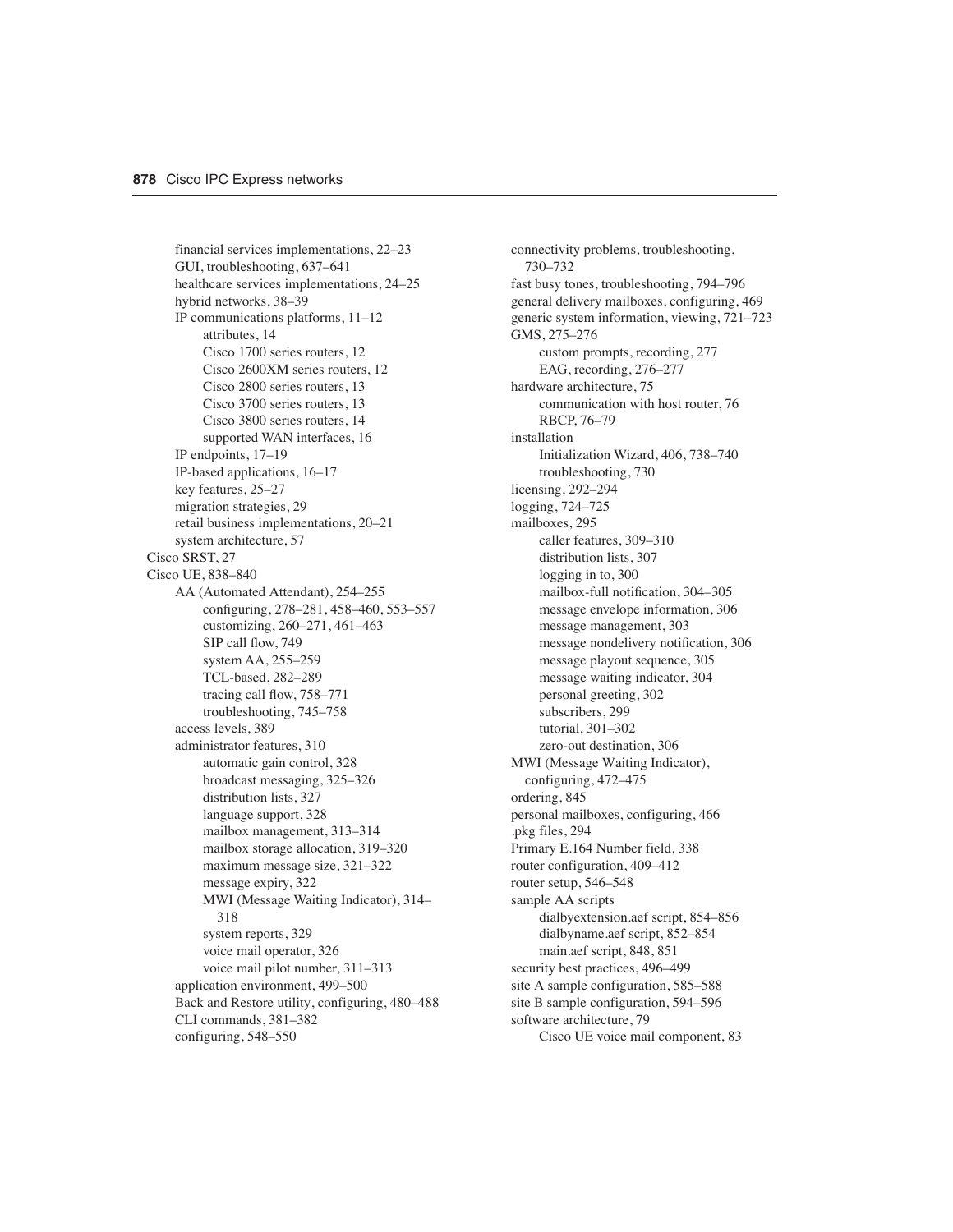CRS software, 81–82 OS infrastructure, 79–80 SQL database, troubleshooting, 804–812 startup, troubleshooting, 733 system time, troubleshooting, 729 tracing, 725 copying trace files to FTP server, 728 enabling, 726–728 users and groups, 297 voice mail networking addressing, 341 configuring, 464–466, 475–479, 550–552 directories, 341 locations, 339–340 message format, 342 network broadcast messages, 342 nondelivery notification, 343 standards, 338–339 Cisco Unity centralized voice mail architecture, 686–691 configuring on Cisco CME, 349–351 licensing for voice mail-only deployment, 348 with multiple Cisco CME systems, 349 with MWI (Message Waiting Indicator), 352 MWI relay, 353–354 with standalone Cisco CME system, 348 versus Cisco CME, 348 versus Cisco Unity Express, 347 CLI, 378 ephone-dn command, 380 telephony-service command, 379 CME (Cisco CallManager Express), 10 branch office deployment, 235–236 call transfer, 238–239 H.323 with ECS, 239–240 H.323-to-H.323, 240 intersite call transfer, 244 transcoding MTP, 241–242 calls from CallManager IP Phones, 236–237 connecting to Callmanager, 242–244 software installation, 395–398 supported phones 7912G phones, 96–97 Cisco 7902G phones, 99 Cisco 7905G phones, 96–97 Cisco 7910G phones, 94–96 Cisco 7920 Wireless IP Phone, 101–102

Cisco 7935G/7936G phones, 100 Cisco 7940G phones, 89–93 Cisco 7970G phones, 97–98 Cisco IP Communicator, 104–106 erasing configurations, 108 firmware files, 106–107 resetting, 107 supported platforms, 11 attributes, 14 Cisco 1700 series routers, 12 Cisco 2600XM series routers, 12 Cisco 2800 series routers, 13 Cisco 3700 series routers, 13 Cisco 3800 series routers, 14 supported WAN interfaces, 16 Zero Touch deployment, 421–431 CNS, Zero Touch deployment, 419–421 CO-based voicemail, 361–362 codecs, transcoding, 220–221 troubleshooting, 709–716 combining paging groups, 147 commands debug ccsip messages, 786 dialplan-pattern, 191, 208, 788 ephone-dn, 380 ephone-hunt, 133–135 intercom, 139–143 show ephone, 614–618 show software licenses, 775 show trace buffer tail, 799 show voicemail detail mailbox, 774 show voicemail limits, 776 show voicemail mailboxes, 773 show voicemail usage, 775, 778 telephony-service, 379 trace, 777 trace ccn vbrowseroutput dbug, 799 trace voicemail vxml prompts, 799 trunk, 144–145 voicemail 6800, 351 Common Information Additional Network Feature for H.323, 219 conference failures, troubleshooting, 654 because of codec mismatch, 655–658 because of unavailable lines, 654–655 Configure menu (GUI), 435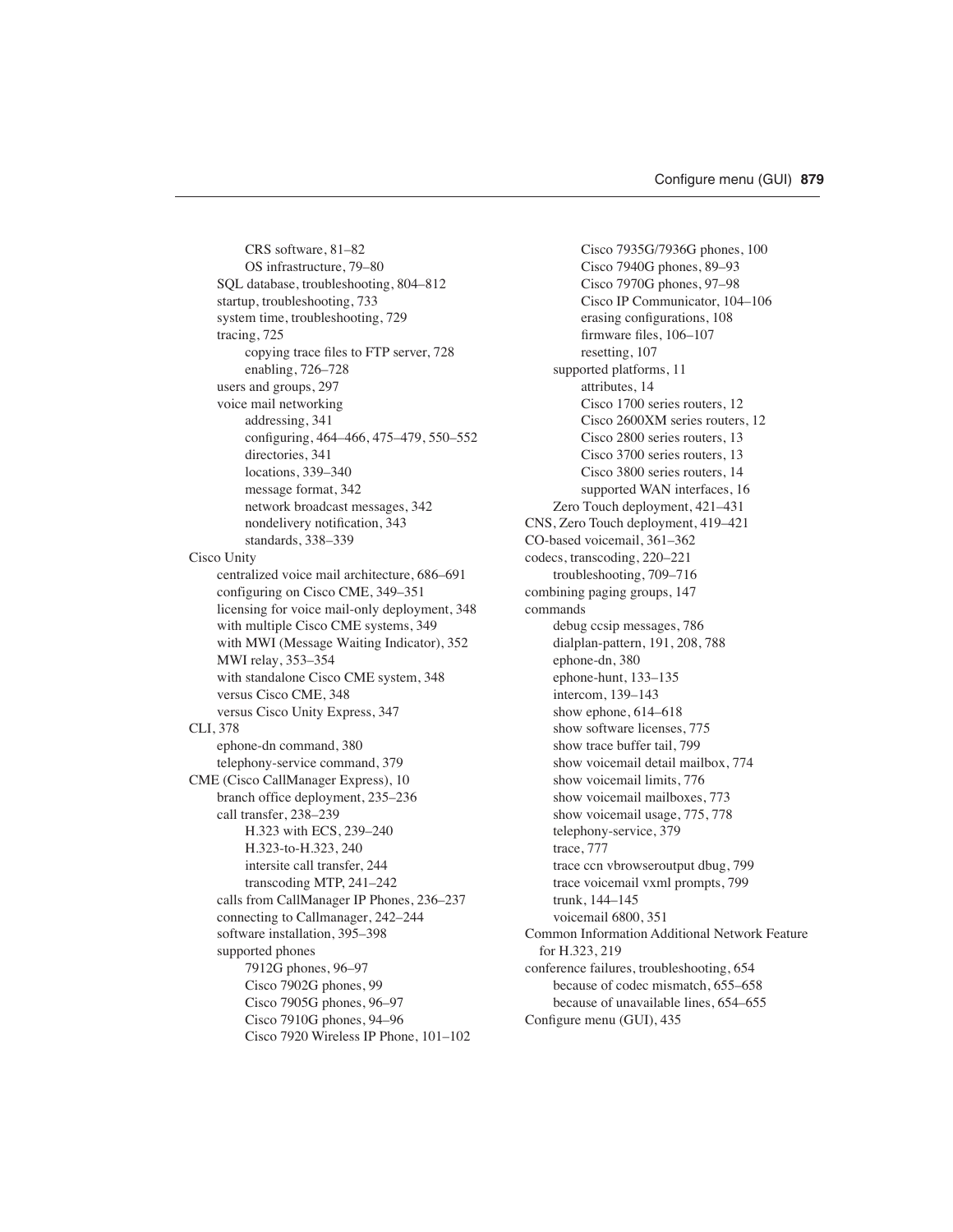configuring AA (Automated Attendant), 278, 458 business hours schedules, 459 custom scripts, 279–281 holidays, 460 prompts, recording, 280 analog trunks, 176–177 call coverage , 128–129 call forwarding, 127–128, 158–159, 165–166 call processing features call blocking toll bar override, 446 dial plan patterns, 456 hunt groups, 452–454 MOH, 457 night service bell, 448, 451 speed dial, 445 transfer patterns, 454 call transfer, 158–163 Cisco 7902G phones, 99 Cisco 7905G/7912G phones, 97 Cisco 7910G phones, 95–96 Cisco 7914 expansion module, 93–94 Cisco 7920 Wireless IP Phone, 102 Cisco 7935G/7936G phones, 100 Cisco 7940G/79560G phones, 92–93 Cisco 7970G phones, 98 Cisco ATA, 103 Cisco CME administrator access, 537 call forward, 572 call processing, 557–565 call transfer, 571–572 extensions, 539–540 G.711 conferencing, 570 setup utility, 534–537 system features, 565–570 voice ports, 543–544 Cisco CME for Cisco Unity, 349–351 Cisco CME for Octel analog integration, 358– 360 Cisco CME for SSAM, 356 Cisco CME for XML applications, 373 Cisco IP Communicator, 106 Cisco UE, 548–550 AA (Automated Attendant), 553–557 Backup and Restore utility, 480–488 general delivery mailboxes, 469

MWI (Message Waiting Indicator), 472, 475 personal mailboxes, 466 router setup, 546–548 voice mail system, 464–466, 475–479, 550–552 COR, 664–666 DHCP on CME routers, 73 dial plan digit manipulation features, 444–445 extensions, 444 POTS dial peers, 443 VoIP dial peers, 443 digital trunks, 180–182 DNIS for non-overlay extensions, 132–133 DTMF relay, 212 e-phone-dn, 115, 136–137 ephones, 114 H.450.x services, 222–225 intercoms, 139–140 courtesy phones, 143 many-to-one, 140–141 non-dialable, 142–143 one-way, 141 local/remote access, 491–495 MWI for SSAM, 357 overlay-dns, 129–131, 149 expanding phone button count limits, 149–151 shared lines, 151–152 with intercoms, 151 paging groups, 145–146 private lines, 144–145 PSTN, 442 security, 496 "Configuring CM" message (phone display), 605 "Configuring IP" message (phone display), 605 "Configuring VLAN" message (phone display), 604 connected party name and number services, 246– 247 connectivity CallManager to CME systems, 242–244 PSTN, 172–173 troubleshooting on Cisco UE, 730–732 copying trace files to ftp server, 728 COR (Class of Restriction), 662–666 corrupt installation files, troubleshooting, 732–736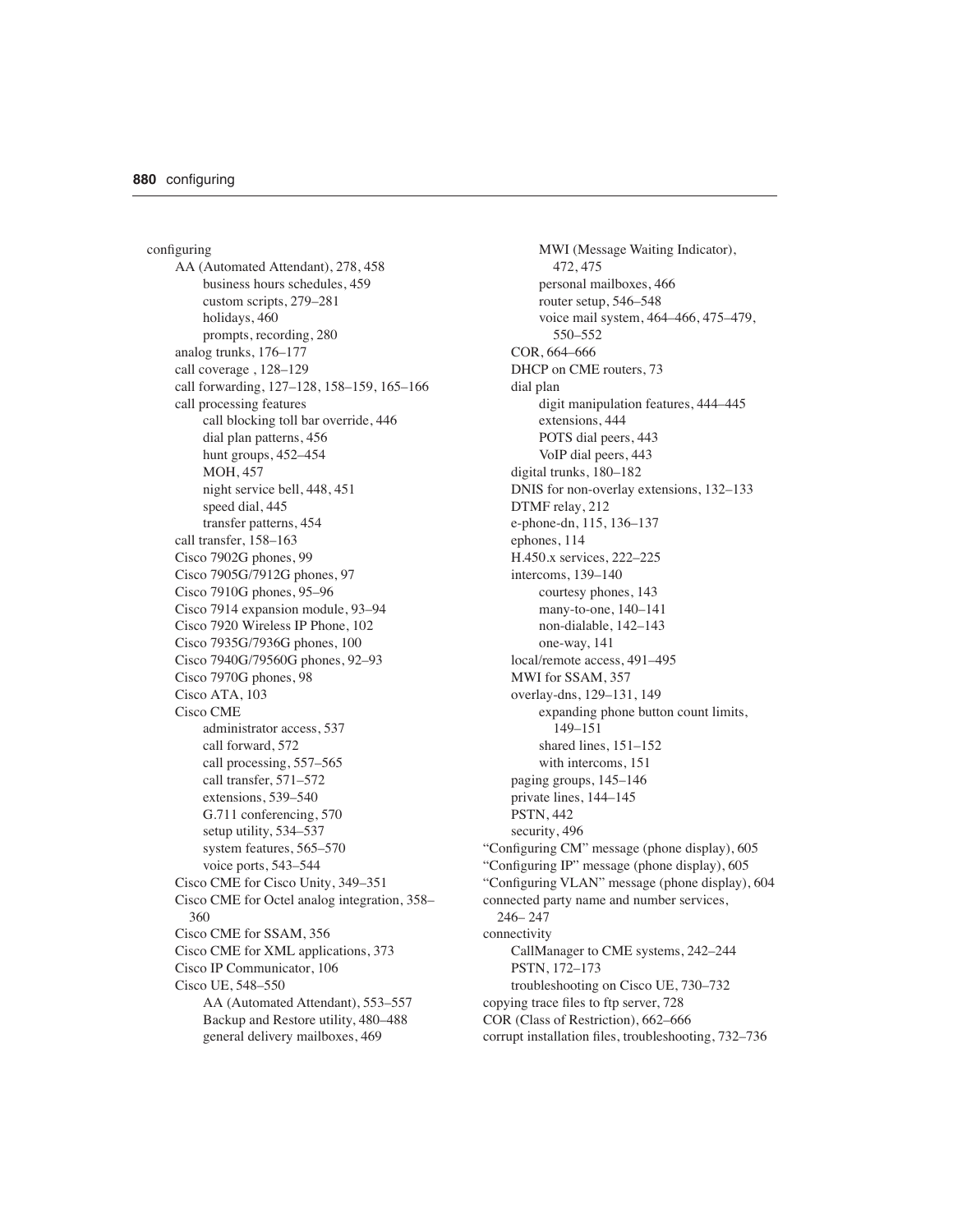courtesy phones, configuring, 143 CRS (Customer Service Response), 81–82 custom prompts, recording, 277 custom scripts preparing, 279–281 uploading, 280 customizing. *See also* configuring AA (Automated Attendant), 260–271, 461–463, 555–557 Cisco CME GUI, 412–419 softkeys, 156–157 CVM (Cisco Voice Manager), 514

### **D**

debug ccsip messages command, 786 debugging dialplan patterns, 646–648 MOH problems, 659–660 RBCP communication, 734–736 Defaults menu (GUI), 436 deleting EAG, 276–277 extensions, 442 user IDs, 332 deploying Cisco IPC Express, 31 centralized networks, 33 distributed networks, 34 hybrid networks, 35 required components, 36 standalone networks, 32 key systems, 117–118 PBX systems, 116 Zero Touch, 419–431 deployment models hybrid networks, 38–39 multisite business model, 44 hybrid enterprise, 48–52 small enterprise, 45–48 standalone office model, 40 applications, 43 management, 43 network architecture, 40–42 security, 43–44

DHCP (Dynamic Host Configuration Protocol) configuring on CME router, 73 troubleshooting, 610–612 dial peers, 62, 113 commands, 188–189 complex configuration, 121 hunting chains, 137–138 longest match, 120 SIP, troubleshooting, 790–792 voice dial peer hunting, 119–123 dial plan, configuring digit manipulation features, 444–445 extensions, 444 POTS dial peers, 443 VoIP dial peers, 443 patterns, 456 dialbyextension.aef script, 854–856 dial-by-name option (Cisco UE), 257–258 dialbyname.aef script, 852–854 dial-by-number option (Cisco UE), 257 dialplan patterns configuration problems, troubleshooting, 644–646 debugging, 646–648 dialplan-pattern command, 191, 208, 788 digit manipulation, 187–188 Cisco IOS translation rules, 189–190 configuring, 444–445 dial peer commands, 188–189 dialplan-pattern command, 191 troubleshooting, 788–789 Digital, 178 digital signaling, connecting to PSTN, 173 digital trunks, 178–180 configuring, 180–182 features, 182 Directories button (Cisco 7940G phones), 91 displaying AA scripts, 271–272 active call parameters, 108 Cisco UE system information, 721–723 default voice mailbox settings, 776 mailbox details, 774 mailbox usage statistics, 773 orphaned mailboxes, 779 system licenses, 775 distributed networks, 34 distribution lists, 307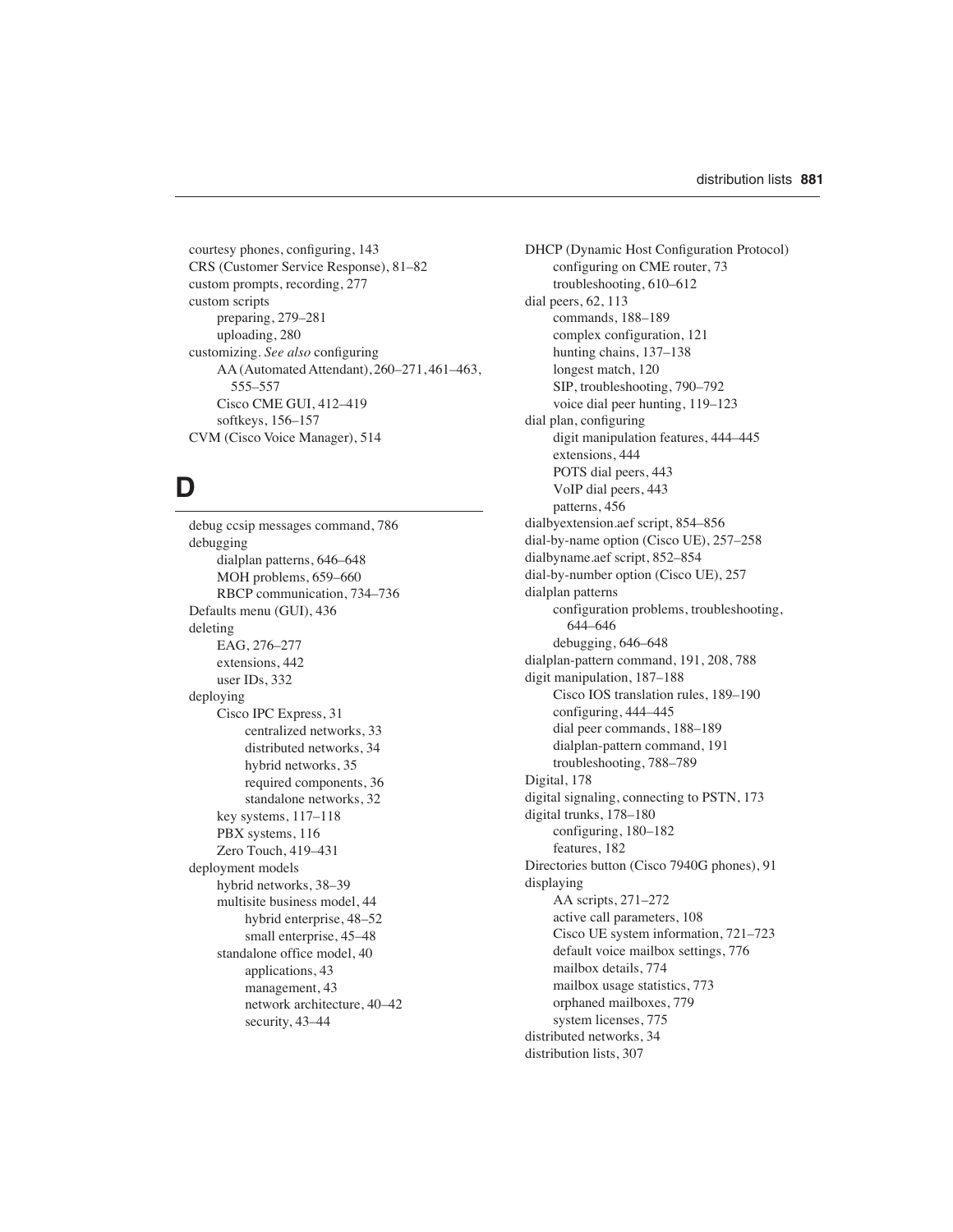DND (Do Not Disturb) softkey, 138 DNIS (dialed number identification service), 132 for non-overlay extensions, 132–133 downloading AA scripts, 274 DSP hardware, 183 DSP resources, 220 transcoding, 220–221 DTMF relay for SIP, 230 on H.323 networks, 210–212 dual-line mode, 114 dual-line mode (ephone-dn), 136–137

### **E**

E.164 numbers, 188, 205–206 calls forwarded to voicemail, troubleshooting, 787–788 ECS (Empty Capabilities Set), 161, 239–240 emergency alternate greeting (Cisco UE), 259 enabling Idle URL feature, 573 traces on Cisco UE, 726–728 XML services, 573 ephone command, 381 ephone-dn command, 113, 380 configuring, 115 dial peers, 123–124 dual-line mode, 136–137 overlay-dn configuration, 129–131, 149 expanding phone button count limits, 149– 151 shared lines, 151–152 with intercoms, 151 secondary number, 125–127 ephone-hunt command, 133–135 ephones, 113–114 erasing Cisco IP Phone configurations, 108 examples Site A configuration, 577–588 Site B configuration, 589–596 XML application, 372 expanding phone button count limits, 149–151 Extensible Markup Language. *See* XML

extensions adding, 438–439 configuring, 444, 539–540 external LAN switch, configuring, 532

#### **F**

fast busy tones, troubleshooting, 794–796 financial services implementations for Cisco IPC Express, 22–23 firewalls, and IPv4 address shortage, 71–72 firmware for IP Phones, 106–107 upgrading, 621–622 forwarded calls to voicemail, troubleshooting from E.164 numbers, 787–788 from internal extension, 786–787 forwarding calls billing options, 166 with H.450 services, 217–218 on SIP networks, 232 troubleshooting, 707–709 VoIP, 165–166 fractional T1 service, 179 full-blind transfers, 159, 217 FXO interfaces, 177–178 FXO Power Failover, 192

#### **G**

G.711 conferencing, Cisco CME configuration, 570 gatekeepers H.323, 201–204 Routed Signaling Gatekeepers, 204–205 GDMs (general delivery mailboxes), 295 configuring, 469 troubleshooting, 782–785 GMS (Greeting Management System), 275–276 custom prompts, recording, 277 EAG, recording or deleting, 276–277 groups Cisco UE, 297 unassociated users in GUI, troubleshooting, 781 GUI, 384, 433 access, securing, 489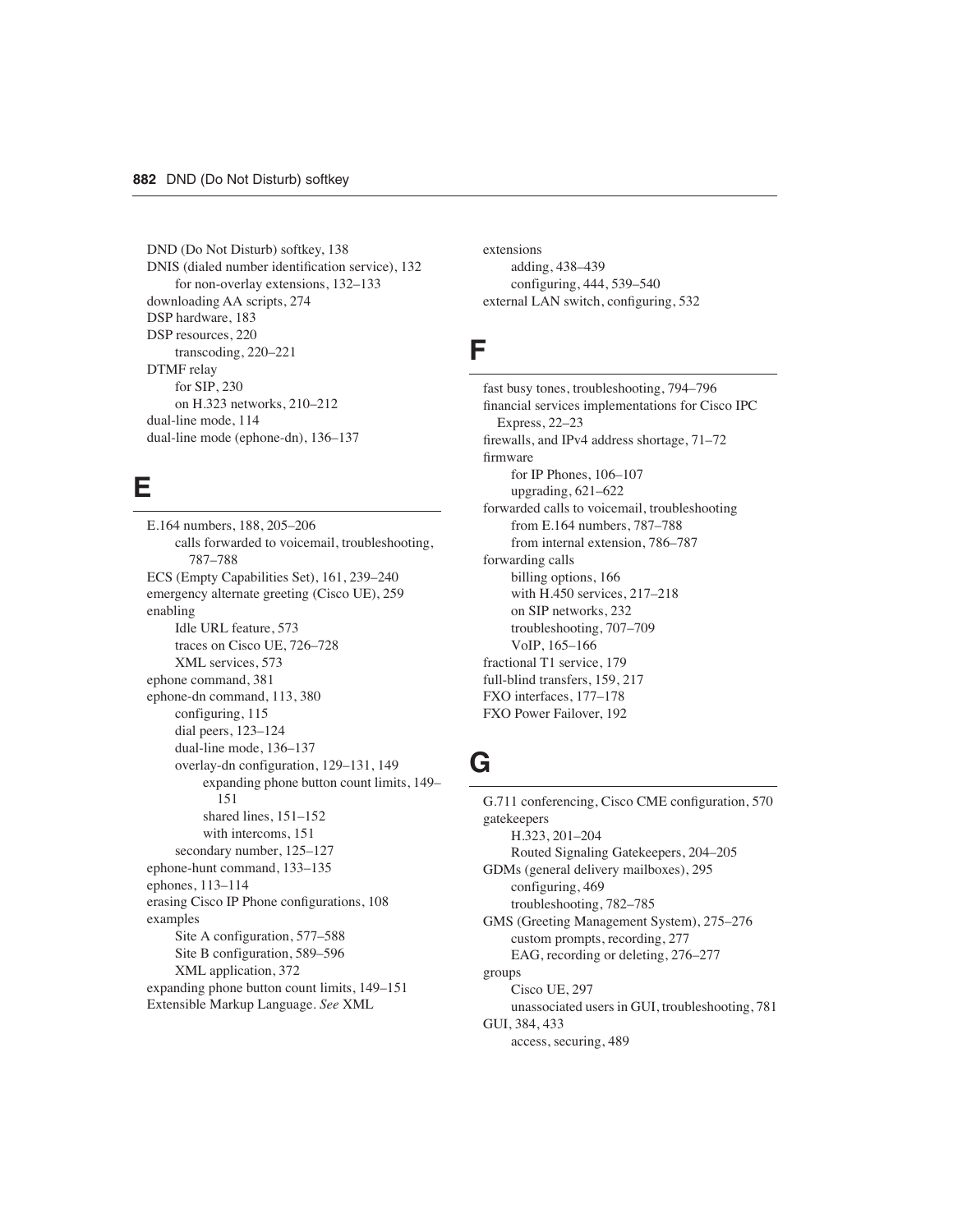Administration menu, 436 Configure menu, 435 customizing, 412–419 Defaults menu, 436 extensions adding, 438–439 assigning to phones, 440 deleting, 442 file installation, 407 Help menu, 437 HTTPS, 489–490 phones, adding, 439 Reports menu, 437 requirements for use, 407 router setup, 408 Voice Mail menu, 435–436

## **H**

H.245 digit relay, 211 H.323 Cisco CME integration, 195–197 internal call handling, 208–209 multinode networks, 199–201 role of gatekeeper, 201–204 two-node networks, 197–199 DTMF relay, 210–212 E.164 numbers, 205–206 gatekeepers registering individual numbers, 207–208 routed signaling, call forwarding/transfer, 169 troubleshooting integration, 716–718 H.450.x services call forwarding/transfer, 213–218 configuring, 222 proxy services, 223–225 Routed Signaling Gatekeepers, 204–205 SCCP to H.323 call flow, 633–637 H.323 Facility Message, 165 H.323 with ECS, 239–240 H.323-to-H.323 call transfer, 240 H.450 Tandem Gateway configuring, 225 transfer and forward proxy function, 167 H.450 Tandem IP-to-IP Gateway, 247

H.450.12 protocol call transfer on VoIP networks, 161 supplementary services capabilities, 219 H.450.2 transfer method, 160 H.450.2/3, connected party name and number services, 246–247 H.450.3 call forwarding, 165 H.450.x services call transfer/forwarding, 213–218 and Cisco CallManager, 223 configuring, 222 proxy services, 223–225 hairpin routing, call forwarding, 165 hairpinned calls, 706 hairpin-routing VoIP call transfers, 161 hardware architecture, Cisco UE, 75–79 healthcare services implementations for Cisco IPC Express, 24–25 Help menu (GUI), 437 his, 242 holiday schedule (Cisco UE), 259 HTTPS, GUI management, 489–490 hunt groups, 118 configuring, 452–454 hunting chains, 137–138 hybrid enterprise multisite business model, 48–52 hybrid networks, 35–39

#### **I**

ICT (Installation Configuration Tool), 529 Idle URL feature, enabling, 573 In, 151 Initialization Wizard (Cisco UE), 406, 738–740 installation Cisco CME software, 395–398 GUI files, 407 router hardware, 532 troubleshooting, 730–740 integrating Cisco CME with VoIP networks, 195–196 H.323, 197–204, 208–209 SIP, 226–232 Cisco CME with SSAM, 355 intercom command, 139–143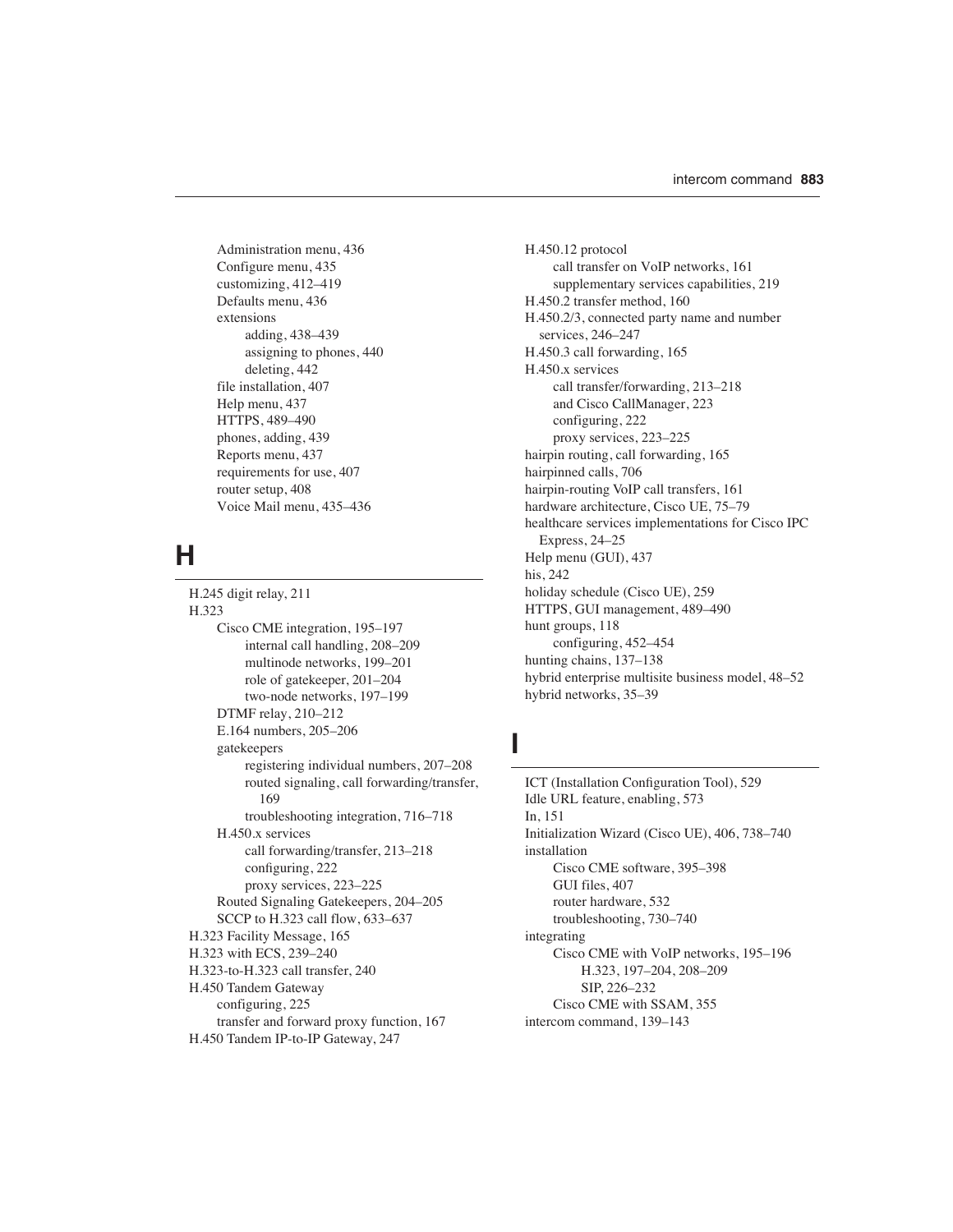intercoms, creating, 139–140 courtesy phones, 143 many-to-one, 140–141 non-dialable, 142–143 one-way, 141 overlay-dns, 151 interconnecting multiple IPC Express systems, 573 SIP DTMF relay, 576 transcoding, 575–576 via H.323, 574 internal calls, VoIP networks, 208–209 internal LAN switch, configuring, 532 intersite call transfer, 244 IP communications platforms, 11–12 attributes, 14 Cisco 1700 series routers, 12 Cisco 2600XM series routers, 12 Cisco 2800 series routers, 13 Cisco 3700 series routers, 13 Cisco 3800 series routers, 14 supported WAN interfaces, 16 IP endpoints, 17–19 IP Phones firmware, 106–107, 621–622 monitoring with syslog messages, 505–506 phone loads, upgrading to signed loads, 623 placing calls, 542 registration configuring, 496 troubleshooting, 601–606 IP-based applications, 16–17 IPC (IP Communications), 5 IPM (CiscoWorks Internetwork Performance Monitor), 514 ITU-T H.450 services, call transfer/forwarding, 213–218

# **K – L**

key Cisco IPC Express Features, 25–27 key system deployment, 117–118

LAN switch configuring, 532 connecting IP Phones to, 533 last redirected number, 797

last redirecting number, 786 levels of access, 386–389 licensing for Cisco UE, 292–294 local access, configuring, 491–495 logging in to mailboxes, 300 logging messages (Cisco UE), 724–725 login authentication, 391–393 longest idle mode (ephone-hunt), 133 longest match, 120

#### **M**

mailboxes, 295 caller features, 309–310 configuration, troubleshooting, 777–778 details, displaying, 774 displaying default settings, 776 GDMs, troubleshooting, 782–785 logging in to, 300 mailbox-full notification, 304–305 messages envelope information, 306 nondelivery notification, 306 management, 303 playout sequence, 305 waiting indicator, 304 zero-out destination, 306 orphaned, 778 personal greeting, 302 subscribers, 299 distribution lists, 307 tutorial, 301–302 unassociated users in GUI, troubleshooting, 780 usage statistics, displaying, 773 mailbox-full indication, 309 main.aef script, 848, 851 managed services model, 53–54 managing Cisco UE mailbox messages, 303 mailbox-full notification, 304–305 message playout sequence, 305 message waiting indicator, 304 multisite Cisco IPC Express systems, 512 standalone Cisco IPC Express systems, 510–511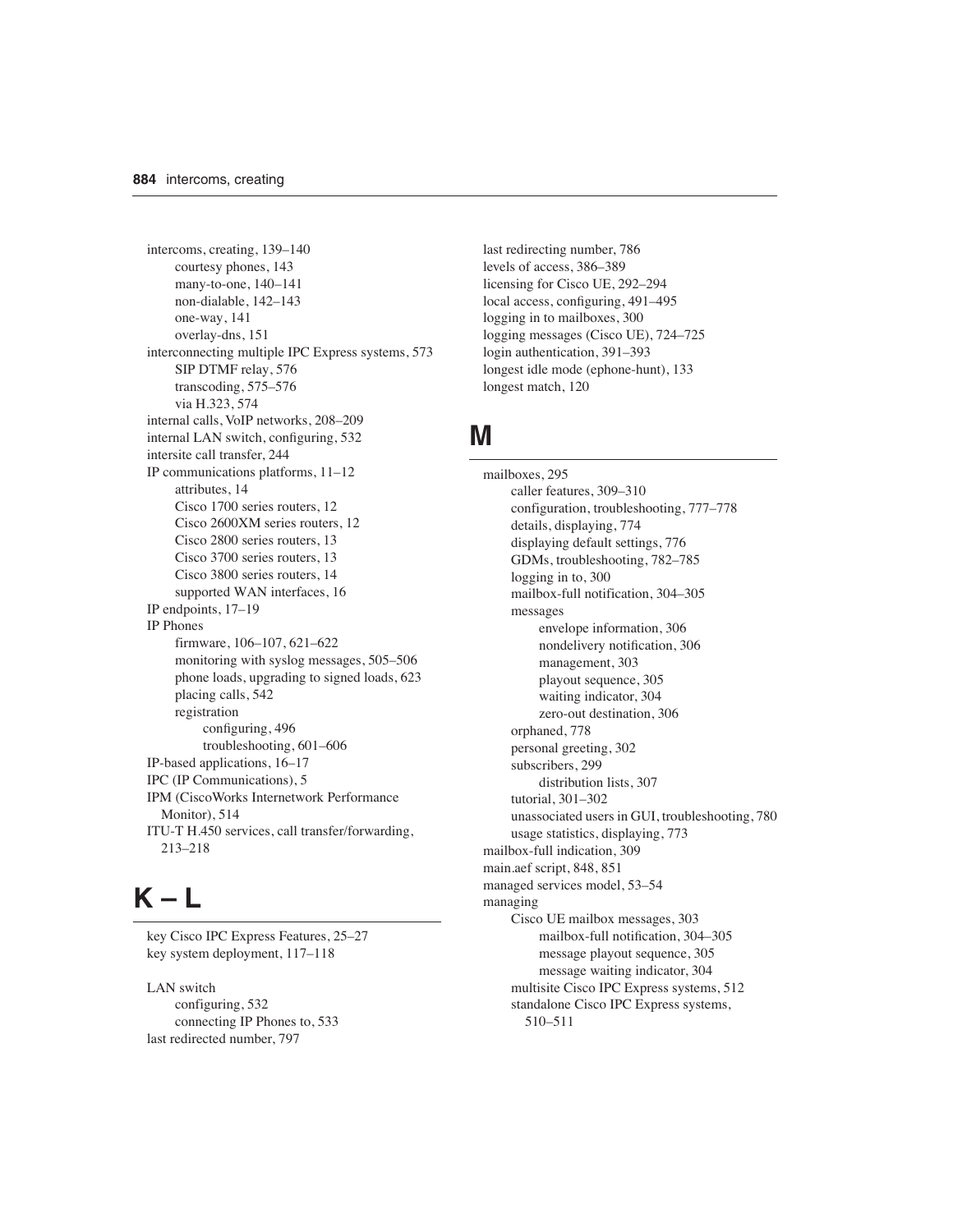many-to-one intercoms, configuring, 140–141 Message Waiting Indicator. *See* MWI messages Cisco UE logging, 724–725 envelope information, 306 mailbox-full notification, 304–305 message waiting indicator, 304 nondelivery notification, 306 on phone display, 604–606 playback control, 303 playout sequence, 305 zero-out destination, 306 MIBs supported by Cisco CME, 509 migration strategies, 29 misconfigured AA, avoiding, 746–749 dialplan patterns debugging, 646–648 troubleshooting, 644–646 SIP dial peers, troubleshooting, 790–792 missing create-cnf command, troubleshooting, 619 prompt files (AA), troubleshooting, 756 subflow script files (AA), troubleshooting, 757– 758 transfer patterns, troubleshooting, 648–653 MOH configuring, 457 troubleshooting, 659–660 monitoring call activity, 506–509 IP Phones with syslog messages, 505–506 MTP call forwarding, 245 call transfer, 241–242 multicast routing for paging, 148 multinode networks (H.323), 199–201 multiple Cisco IPC Express systems, interconnecting, 573 SIP DTMF relay, 576 transcoding, 575–576 via H.323, 574 multisite business model, 44 hybrid enterprise, 48–52 small enterprise, 45–48 multisite Cisco IPC Express networks, managing, 512

```
MWI (Message Waiting Indicator), 349
    configuring, 472, 475
    configuring for SSAM, 357
    tracing, 817–821
    troubleshooting, 812–813
    verifying configuration, 814–816
    with Cisco Unity, 352
MWI Relay, 353–354
```
### **N**

name fields, 333–337 NAT (Network Address Translation), and IPv4 address shortage, 71–72 NDRs (nondelivery receipts), troubleshooting, 824–826 NetIQ Vivinet Manager, 515–520 network problems, troubleshooting DHCP, 610–612 physical layer, 608 TFTP, 612–613 VLAN, 610 night service bell, configuring, 448, 451 non-dialable intercoms, configuring, 142–143 NTP source, configuring on Cisco UE, 729

## **O**

Octel, configuring on Cisco CME, 358–360 one button, one call operation, 114 one-way intercoms, configuring, 141 Operation, 69 ordering information, 841–844 bundles, 844–845 for Cisco UE, 845 orphaned mailboxes, 778 outbound greeting bypass, 309 overlay-dns, 129–131, 149 expanding phone button count limits, 149–151 with intercoms, 151 shared lines, 151–152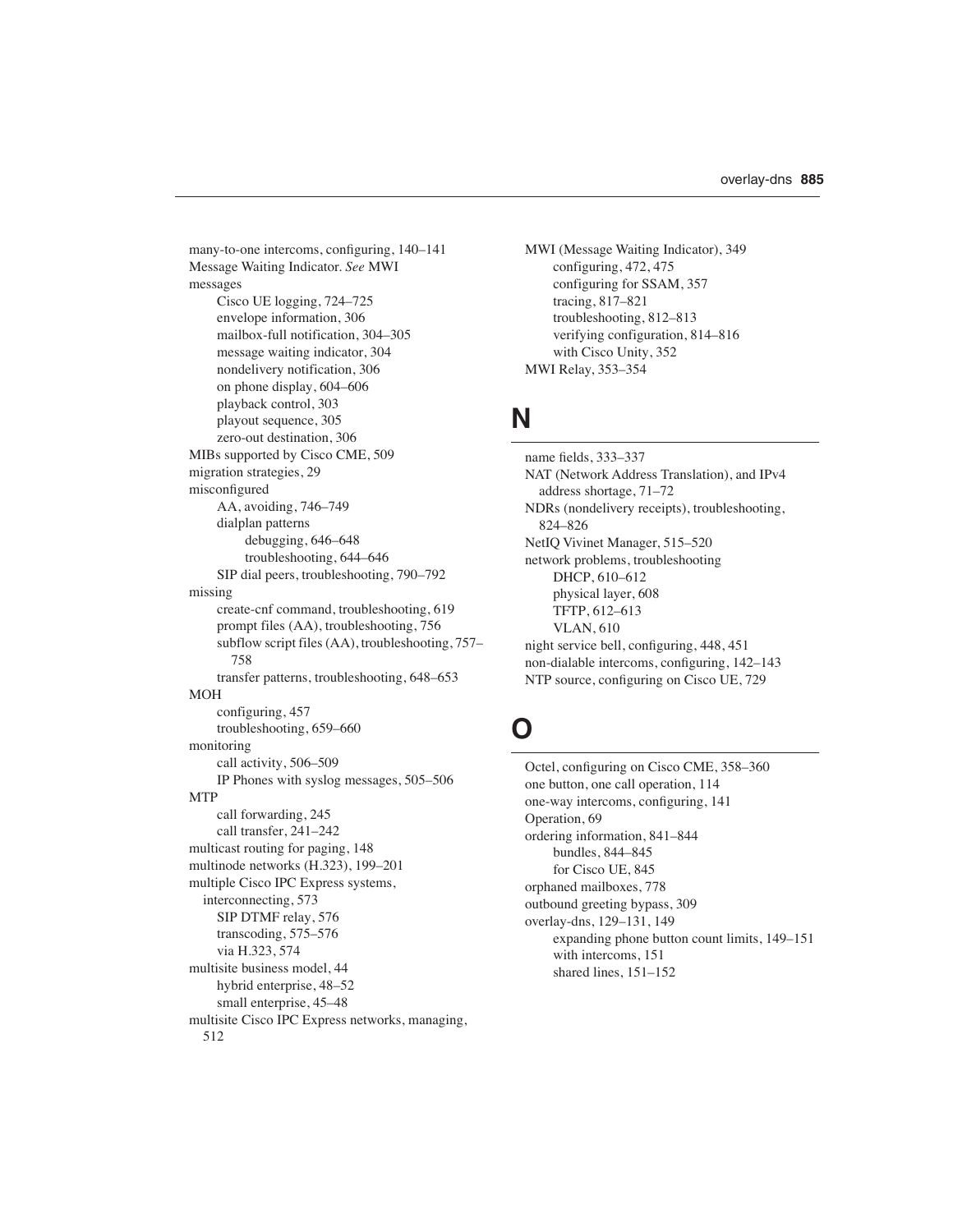### **P**

package files, 294 paging, 145, 148 groups combining, 147 configuring, 145–146 Park softkey, 154 PBX system deployment, 116 peer mode mode (ephone-hunt), 133 personal mailboxes, 295 configuring, 466 phone bootup sequence, 602 phone display messages, 604–606 phone loads, upgrading to signed loads, 623 phones. *See also* IP Phones adding, 439 extensions assigning, 440 deleting, 442 physical layer problems, troubleshooting, 608 pickup groups, 153 PickUp softkey, 153 call park, 154–155 pickup groups, 153 PINs, logging in to mailboxes, 300–301 placing calls between IP hones, 542 playback message control, 303 post-installation setup, 403–406 POTS dial peers, configuring, 443 Primary E.164 Number field, 338 private lines, configuring, 144–145 prompts, recording, 280 proxy services, H.450.x configuration, 223–225 PSTN-based voicemail, 59, 361–362 call switching, 185 with DID enabled, 185 with DNIS, 186 with no DNIS, 187 configuring, 442 connecting to, 172 with analog signaling, 172–173 with digital signaling, 173 routing calls toIP Phones, 544–545 trunk failover, 192

# **Q–R**

QPM (QoS Policy Manager), 513

RBCP (Router Blade Communication Protocol), 76–79, 733–736 Reception analog integration, 360–361 recording custom prompts, 277 EAG, 276–277 redirected calls into voice mail, 330 "Registering" message (phone display), 605 registration individual numbers with H.323 gatekeepers, 207–208 SCCP endpoint registration, 606–607 troubleshooting, 601–606 remote access on Cisco UE, 496–499 configuring, 491–495 Reports menu (GUI), 437 resetting IP Phones, 107, 541 restarting IP Phones, 107, 541 retail implementations for Cisco IPC Express, 20–21 revert to AA feature, 310 RME (CiscoWorks Resource Manager Essentials), 513 routed signaling, call forwarding/transfer, 169 Routed Signaling Gatekeepers, 204–205 routers, installing, 532 routing IP Phone calls to PSTN, 545 PSTN calls to IP Phones, 544–545 RTP-based digit relay, 211–212

### **S**

sample AA scripts dialbyextension.aef script, 854–856 dialbyname.aef script, 852–854 main.aef script, 848–851 sample configurations Site A, 577–588 Site B, 589–596 SCCP, 67–69, 606–607 SCCP to H.323 call flow, 633–637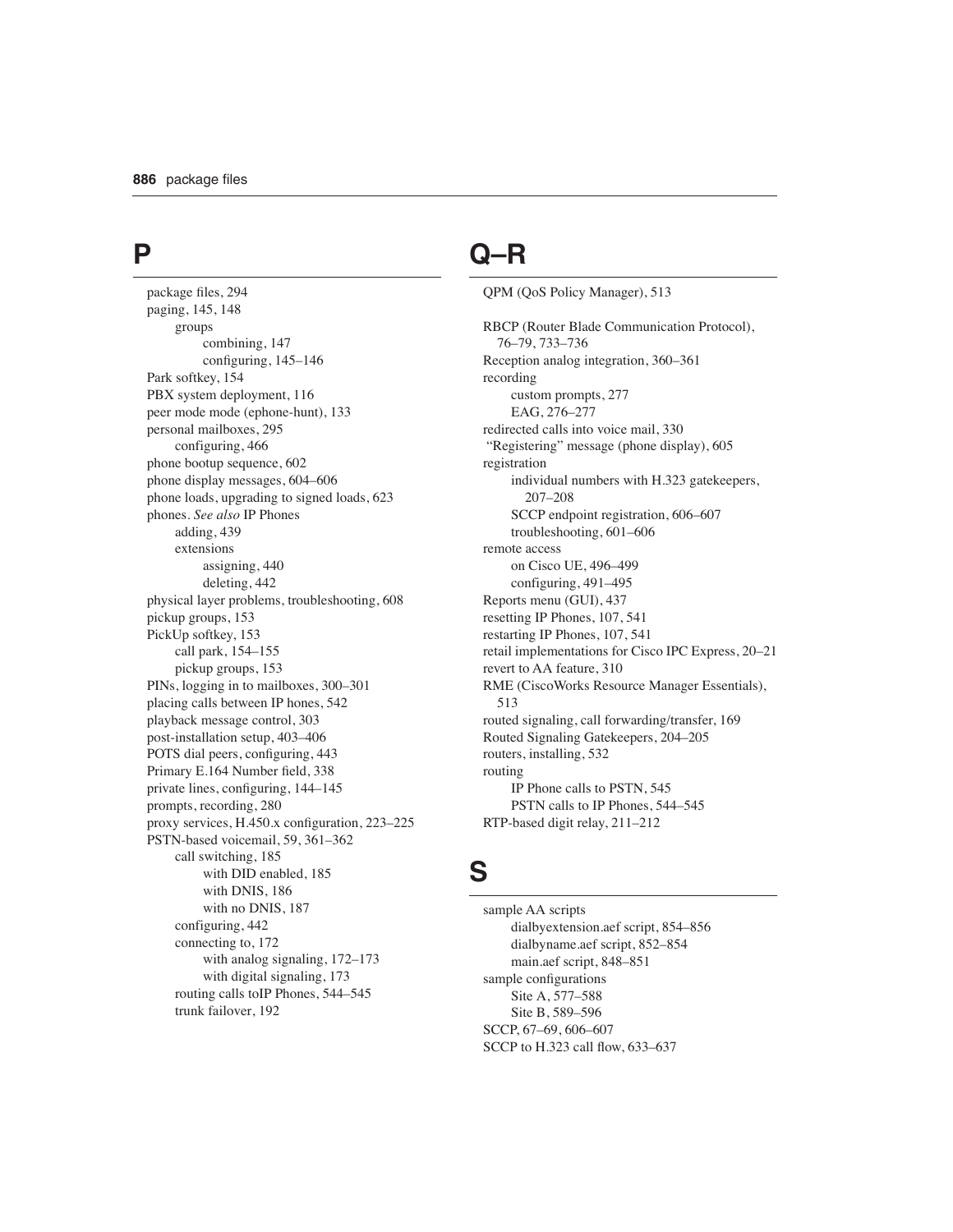SCCP to SCCP call flow, 623–632 scripts, 82 building, 261–271 downloading, 274 executing, 274–275 sample scripts, 852–856 validating, 271 viewing, 271–272 Secondary Number field, 337–338 secondary numbers, configuring on ephone-dn, 125–127 security Cisco CME best practices, 489 Cisco UE best practices, 496–500 GUI access, 489 GUI management with HTTPS, 489–490 IP Phone registration control, configuring, 496 local/remote system access, configuring, 491–495 sequential mode mode (ephone-hunt), 133 ser login authentication, 391 Services button (Cisco 7940G phones), 91 Settings button (Cisco 7940G phones), 91 Setup utility (Cisco CME), 400–402 Several, 395 shared lines and overlays, 151–152 configuring, 128–129 show ephone command, 614–618 show software licenses comand, 775 show trace buffer tail command, 799 show voicemail detail mailbox command, 774 show voicemail limits command, 776 show voicemail mailboxes command, 773 show voicemail usage command, 775, 778 shown, 469 single-site networks, 32 SIP call flow, 749 Cisco CME integration, 195–196, 226 call forwarding, 232 DTMF relay, 230 role of SIP proxy/registrar/redirect server, 228–229 SIP REFER, 231 supplementary services, 231

two-node topology, 227–228 dial peers, troubleshooting, 790–792 SIP REFER, 231 small enterprise multisite business model, 45–48 SMTP (Simple Mail Transfer Protocol), 826 SNMP (Simple Network Management Protocol), 509 SOAP (Simple Object Access Protocol), 502–504 softkeys customizing, 156–157 DND, 138 Park, 154 PickUp, 153–155 software architecture Cisco CME, 59–69 Cisco UE, 79–83 software installation, Cisco CME, 395–398 Sometimes, 732 SP (service provider) models managed services, 53–54 VAR/SI, 52 speed dial, configuring, 445 SQL database, troubleshooting on Cisco UE, 804–812 SSAM (Stonevoice Switch Answering Machine), 355–356 staging configuration, building, 529 standalone networks, 32 Cisco CME, 348 Cisco IPC, 37–38 Cisco IPC Express, 510–511 standalone office model, 40 applications, 43 management, 43 network architecture, 40–42 security, 43–44 steps, 82 Stonevoice, 520, 525 subscribers, 298–299 distribution lists, 307 logging in to mailboxes, 300 subsystem, 82 supplementary services for SIP, 231 symmetric signaling, 173 syslog messages, monitoring IP Phones, 505–506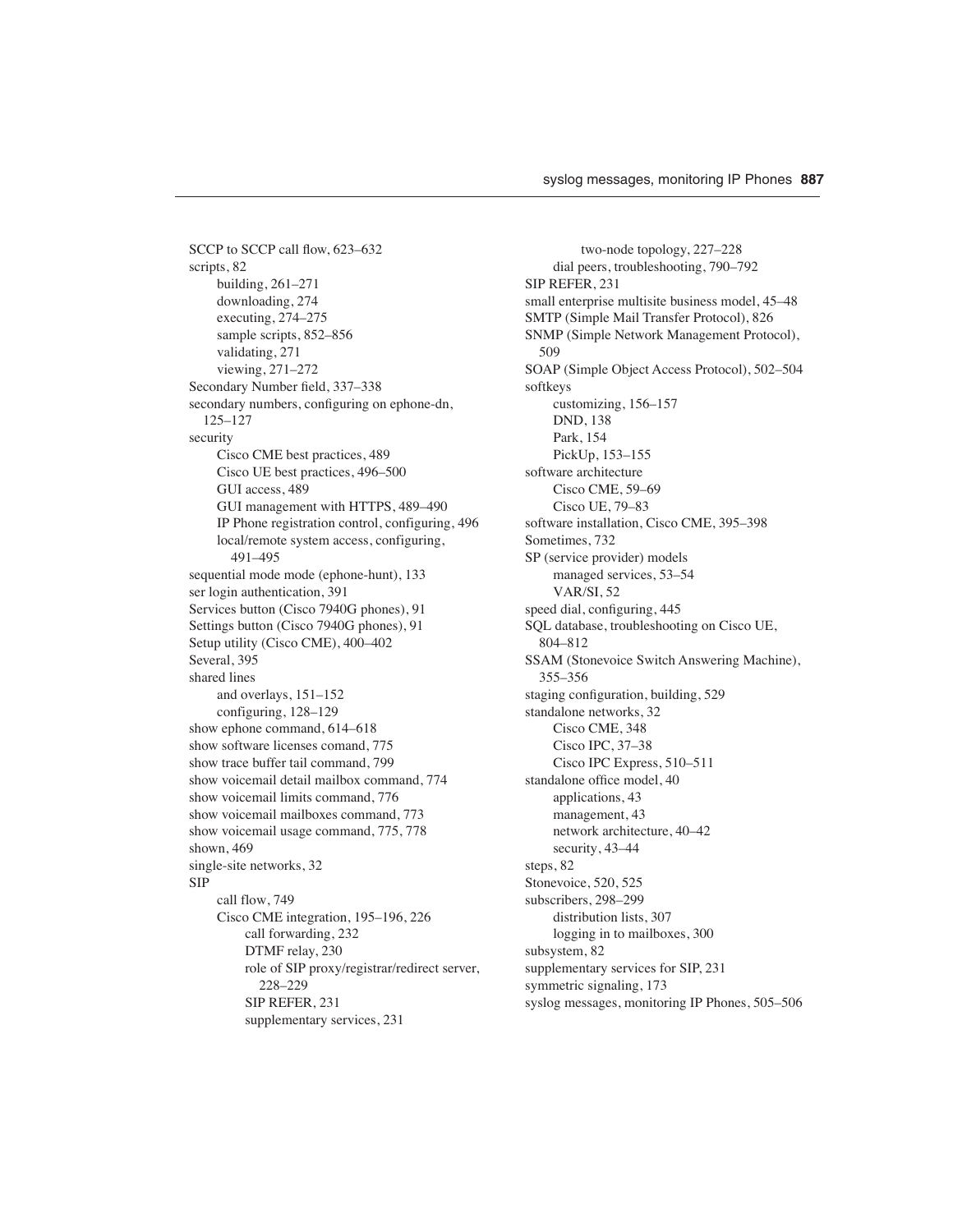system AA (Cisco UE), 255–256 business hours call routing, 258 dial-by-name option, 257–258 dial-by-number option, 257 emergency alternate greeting, 259 holiday schedule, 259 transfer to operator feature, 258 system administrator features (Cisco UE), 310 broadcast messaging, 325–326 distribution lists, 327 language support, 328 mailbox management, 313–314 mailbox storage allocation, 319–320 maximum message size, 321–322 message expiry, 322 MWI (Message Waiting Indicator), 314–318 system reports, 329 utomatic gain control, 328 voice mail operator, 326 voice mail pilot number, 311–313 system licenses, displaying, 775 system time, troubleshooting on Cisco UE, 729

# **T**

tandem call routing, 223 TAPI (Telephony Application Programming Interface) architecture, 365 CCC, 370 Cisco CME TAPI Light, 366–367 Cisco CME TSP, 367–370 TCL-based AA, 282–289 telephony-service command, 379 TFTP (Trivial File Transfer Protocol), troubleshooting, 612–613 the, 407 TouchTone digits, 210–212 trace ccn vbrowseroutput dbug command, 799 trace command, 725–728, 777 trace voicemail vxml prompts command, 799–803 tracing AA (Automated Attendant) call flow, 758–771 Last Redirected Number, 797 MWI (Message Waiting Indicator), 817–821 voicemail networking, 826–829 transcoding, 220–221, 241–242, 331

transfer patterns, configuring, 454 transfer to operator feature (Cisco UE), 258 transferred calls, 330–331, 698 transferring calls, 158–159 billing options, 163–164 with H.450 services, 214–217 SIP REFER, 231 troubleshooting, 691–706 on VoIP networks, 160–163 triggers, 82 tromboning, 219 troubleshooting AA (Automated Attendant), 745–755 missing prompt files, 756 missing subflow script files, 757–758 transferred calls, 792–793 backup/restore operations, 740–742 call forwarding, 707–709 call transfers, 691–706 missing transfer patterns, 648–653 Cisco IPC Express, 637–641 Cisco UE connectivity problems, 730–732 fast busy tones, 794–796 Initialization Wizard, 738–740 installation problems, 730 SQL database, 804–812 startup, 733 Cisco Unity integration, 676–686 conference failures, 654 because of codec mismatch, 655–658 because of unavailable lines, 654–655 corrupt installation files, 732–736 deleted users appearing in GUI, 779 dialplan pattern configuration problems, 644– 646 digit manipulation, 788–789 forwarded calls from E.164 numbers, 787–788 from internal extension, 786–787 GDMs (general delivery mailboxes), 782, 785 H.323 gatekeeper integration, 716–718 IP Phone registration, 601–606 mailbox configuration, 777–778 missing create-cnf command, 619 missing directory services option (Cisco CME), 660–662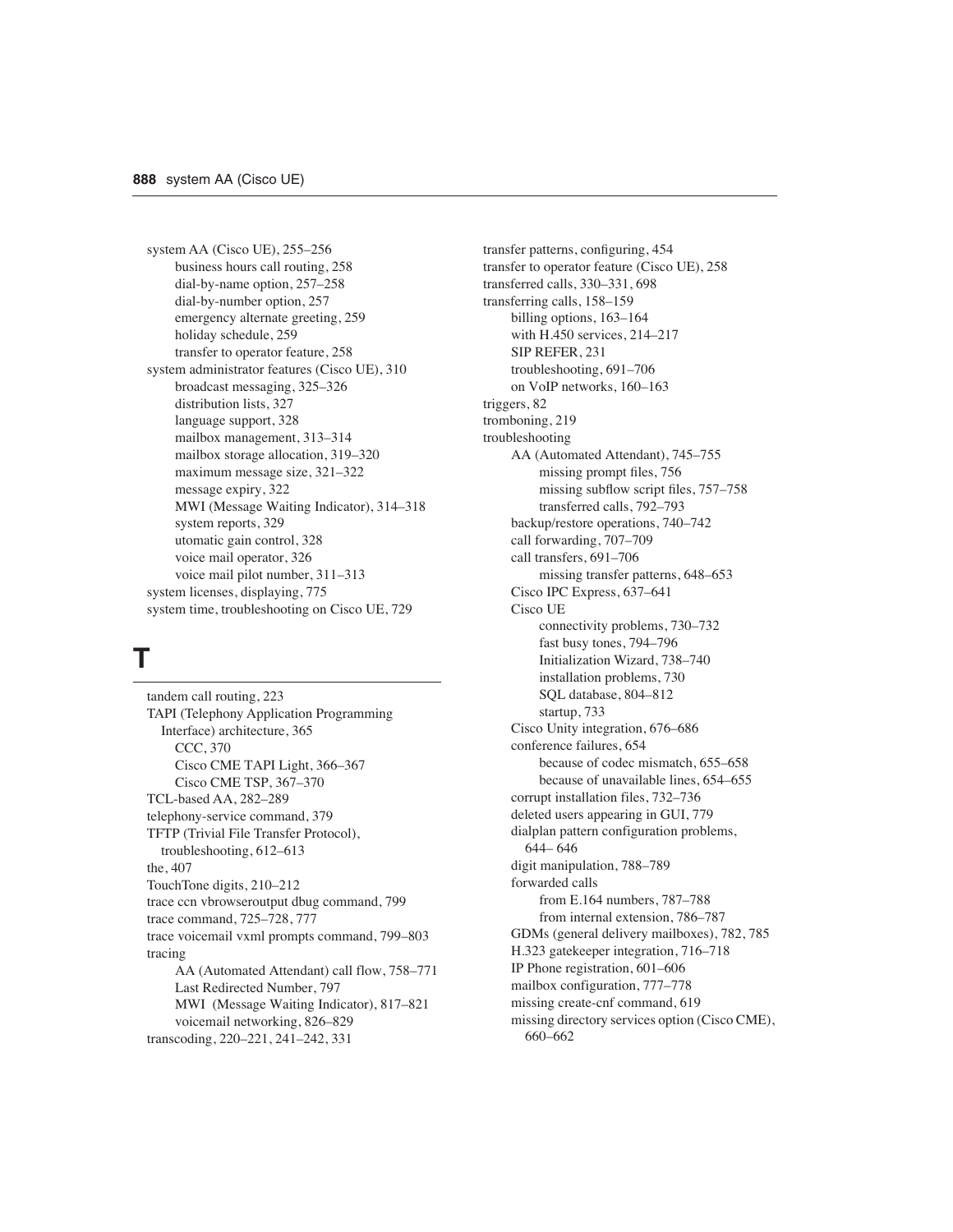MWI (Message Waiting Indicator), 812–813, 817–821 network problems DHCP, 610–612 physical layer, 608 TFTP, 612–613 VLAN, 610 SIP dial peer misconfiguration, 790–792 system time (Cisco UE), 729 transcoding, 709–716 TUI (Telephony User Interface), 796–800 unassociated group users in GUI, 781 unassociated mailbox users in GUI, 780 voicemail networking, 826–829 VPIM (Voice Profile for Internet Mail), 822–826 trunk command, 144–145 trunk signaling systems, 172 analog, 172–173 digital, 173 TUI (Telephony User Interface), 386 troubleshooting, 796–800 two-node networks H.323, 197–199 SIP, 227–228

## **U**

UE. *See* Cisco UE unanswered AA calls, troubleshooting, 751–755 unassociated group users in GUI, troubleshooting, 781 unassociated mailbox users in GUI, troubleshooting, 780 unsupervised transfer, 159 upgrading, 621–623 "Upgrading Firmware" message (phone display), 606 uploading AA scripts, 274 urgent messages, 309 user IDs, 332 user login authentication, 391–393 users (Cisco UE), 297

## **V**

validating scripts, 271 VAR/SI (value-added reseller/systems integrator) model, 52 verifying MWI configuration, 814–816 viewing AA scripts, 271–272 active call parameters, 108 Cisco UE system information, 721–723 virtual voice ports, 113, 124 VLANs, troubleshooting, 610 voice cut-through delay, 237 voice dial peer hunting, 119–123 voice gateways, 59, 171 voice mail addressing, 341 analog, 357–361 Cisco Unity Cisco Unity voice mail, 348 comparing with Cisco CME, 348 configuring on Cisco CME, 349–351 licensing for voice mail-only deployment, 348 MWI Relay, 353–354 with multiple Cisco CME systems, 349 with MWI, 352 with standalone Cisco CME system, 348 CO-based, 361–362 configuring, 475–479 directories, 341 locations, 339–340 message format, 342 MWI (Message Waiting Indicator) tracing, 817–821 troubleshooting, 812–813 verifying configuration, 814–816 network broadcast messages, 342 nondelivery notification, 343 Octel, configuring on Cisco CME, 358–360 SSAM (Stonevoice Switch Answering Machine), 355–356 standards, 338–339 TUI (Telephony User Interface), troubleshooting, 796–800